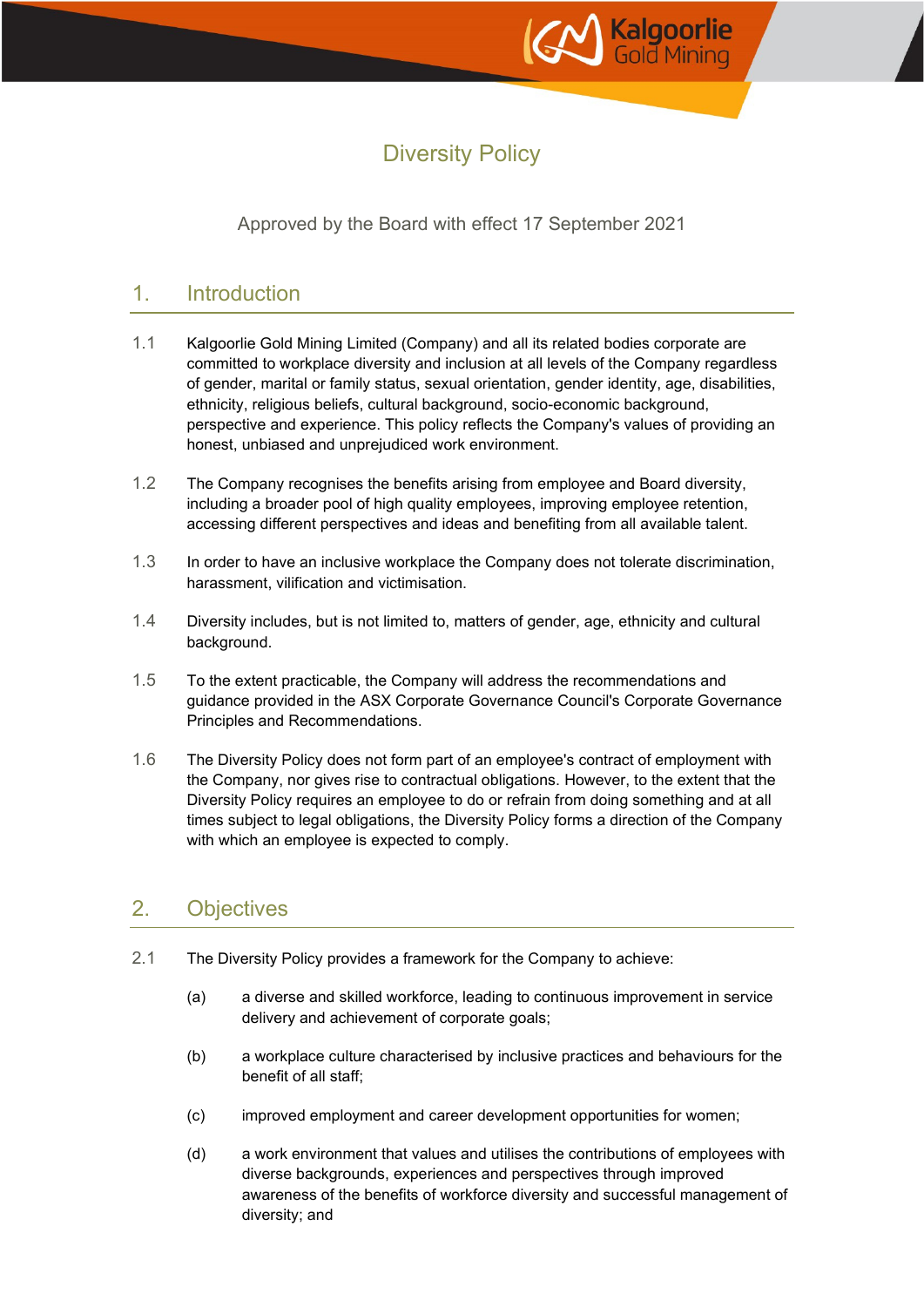

(e) awareness in all staff of their rights and responsibilities with regards to fairness, equity and respect for all aspects of diversity,

(collectively, the **Objectives**).

2.2 The Diversity Policy does not impose on the Company, its directors, officers, agents or employee any obligation to engage in, or justification for engaging in, any conduct which is illegal or contrary to any anti-discrimination or equal employment opportunity legislation or laws in any State or Territory of Australia or of any foreign jurisdiction.

### 3. Responsibilities

- 3.1 **The Board's commitment**
	- (a) The Board is committed to workplace diversity, with a particular focus on supporting the representation of women at the senior level of the Company and on the Board.
	- (b) The Board is responsible for developing measurable objectives and strategies to achieve the objectives of the Diversity Policy (**Measurable Objectives**) and monitoring the progress of the Measurable Objectives through the monitoring, evaluation and reporting mechanisms listed below.
	- (c) The Board will also set Measurable Objectives for achieving gender diversity and monitor their achievement.
	- (d) The Board will conduct all Board appointment processes in a manner that promotes gender diversity, including establishing a structured approach for identifying a pool of candidates, using external experts where necessary.

#### 3.2 **Strategies**

- (a) The Company's diversity strategies include:
- (b) recruiting from a diverse pool of candidates for all positions, including senior management and the Board;
- (c) the requirement of at least [one] female candidate to be shortlisted for all appointments including executive and Board positions if a suitably qualified candidate exists in the applications;
- (d) reviewing succession plans to ensure an appropriate focus on diversity;
- (e) identifying specific factors to take account of in recruitment and selection processes to encourage diversity;
- (f) developing programs to develop a broader pool of skilled and experienced senior management and Board candidates, including, workplace development programs, mentoring programs and targeted training and development;
- (g) provide opportunities for employees on extended parental leave to maintain their connection to the entity;